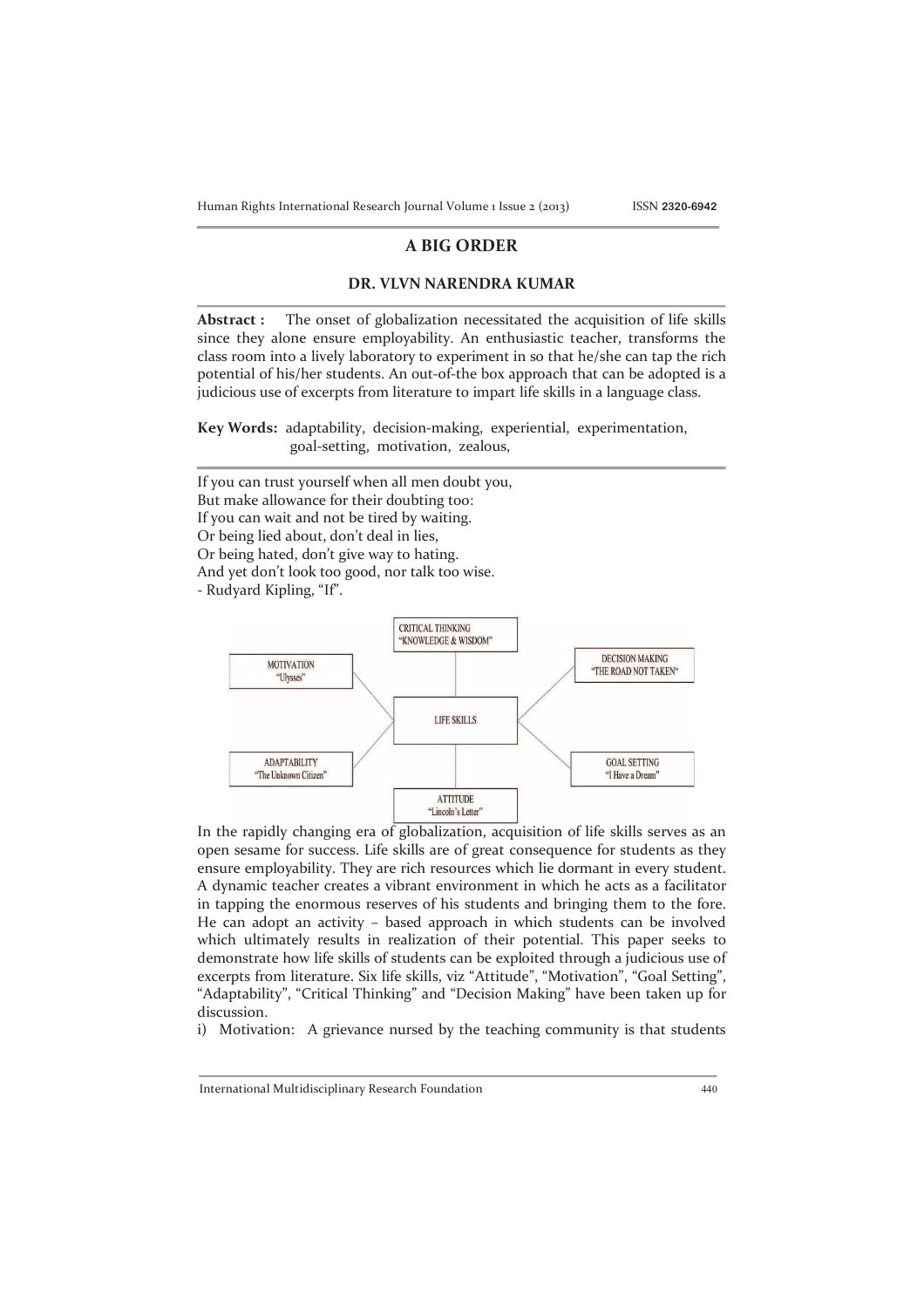Human Rights International Research Journal Volume 1 Issue 2 (2013) ISSN **2320-6942**

of today lack motivation. There is a grain of truth in it. In reality, students, if properly motivated, can work wonders. Riyuho Okawa makes an interesting observation: People who put limits on themselves will never become more than they think they are. It is important always to believe that you have the potential to do better than you are now  $(31)$ .

The import of motivation can be underscored by using excerpts from Tennyson's "Ulysses". Ulysses is old but he is young in spirit. He is neither senile nor senescent. His ultimate objective is to garner as much knowledge as he can before death snatches him away. He says:

To follow knowledge like a sinking star

Beyond the utmost bound of human thought.

However he is painfully aware of human limitations. He observes:

Though much is taken, much abides, and tho'

We are not now that strength which in old days

Moved earth and heaven, that which we are, we are.

The old should not feel enervated but grab every opportunity to learn. His words are pregnant with meaning:

You and I are old,

Old age hath yet his honour and his toil,

Death closes all; but something ere the end,

Some work of noble note may yet be done.

The concluding lines of "Ulysses" capture the essence of the concept of motivation:

One equal temper of heroic hearts, Made weak by time and fate, but strong in will To strive, to seek, to find and not to yield.

Such lines could be effectively used in the class room context to drive home the need for motivation.

ii) Attitude: Attitude involves response to people and diverse situations in a positive way. Attitudinal transformation ensures progress. Shiv Khera raises a pertinent point: While we were born with tendencies towards temperaments, there are three factors that largely determine our attitude formation. These are the triple Es of attitude:

1. Environment 2. Experience 3. Education

Abraham Lincoln's philosophy of education precisely lays emphasis on these three vital factors. A few lines from the letter of Lincoln to his son's teacher will be an invaluable resource for a teacher. For instance, Lincoln stresses the need for probity: Teach him, if you can, that a dollar earned is far more valuable than five found. Success and failure are part and parcel of human life. Lincoln suggests:

Teach him to learn to lose and also to enjoy winning.

Lincoln's exemplary attitude is reflected in the lines:

Teach him always to have sublime faith in himself because then he will always have sublime faith in mankind.

Lincoln's conviction has an experiential dimension:

In school teach him it is far more honourable to fail than to cheat. Thus Lincoln's letter can be a potent teaching tool in the hands of an innovative teacher in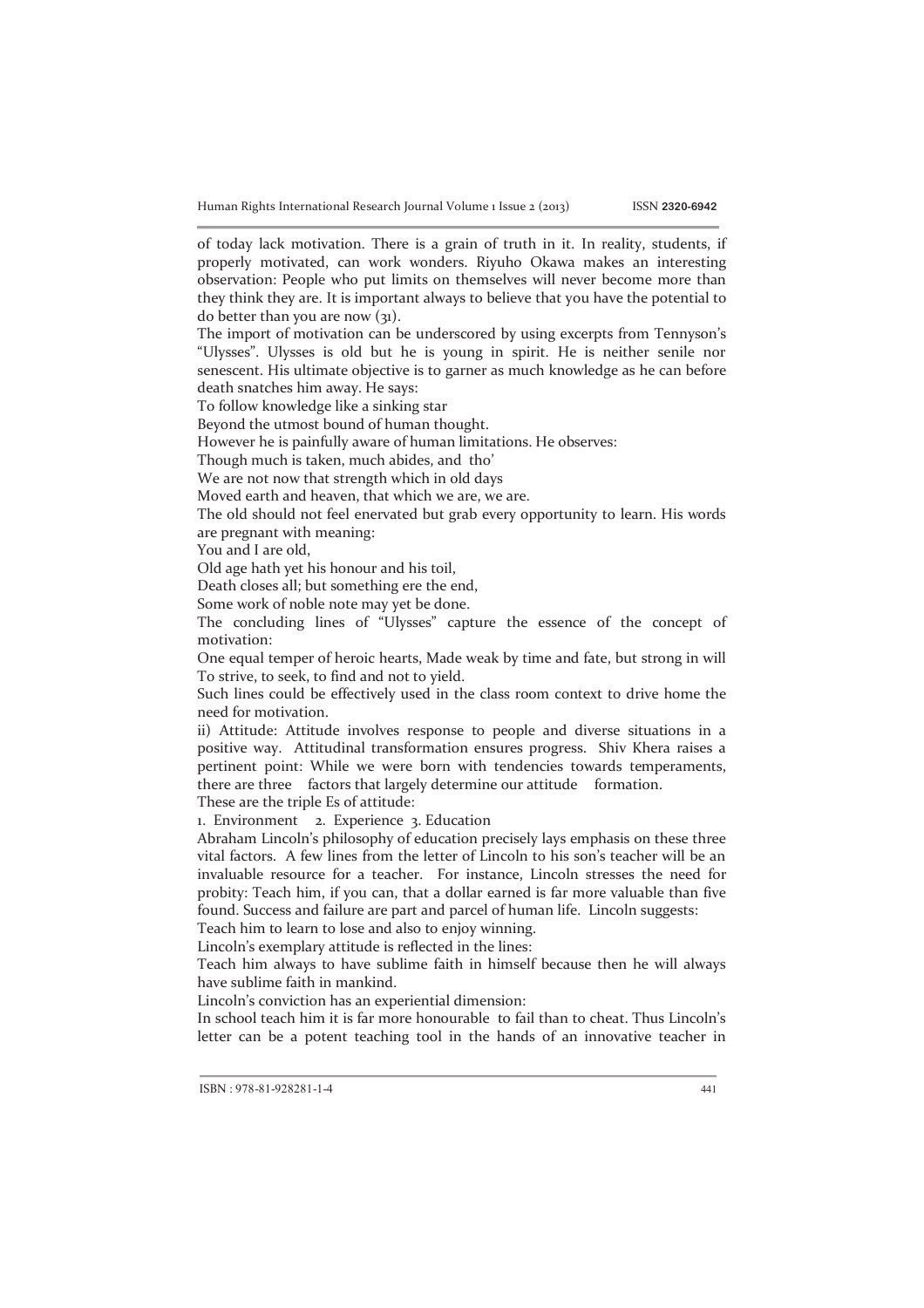### A BIG ORDER

shaping the attitude of his students.

iii) Goal Setting: Life sans a goal is devoid of meaning. Goal setting provides a tangible direction to an otherwise purposeless existence. Dale Carnegie, the celebrated trainer, observes: " So the only way to influence other people is to talk about what they want and show them how to get it (33).

Martin Luther King Jr's triumph lies in making the coloured realize what they should aspire for and he, as a shining symbol of suffering, showed them how to accomplish it. His legendary speech, "I Have a Dream" ignited the minds of the oppressed and the downtrodden in the White-dominated U.S.

King's dream is the liberation of his race. His thundering speech marks a new dawn in the history of the nation as it sets a goal for a suffering community. He observes:

Now is the time to rise from the dark and desolate valley of segregation to the sunlit path of racial justice………….

Now is the time to lift our nation from the quicksands of racial injustice to the solid rock of brotherhood.

King's goal is a dream without a deadline. He sets out to emancipate his race in manacles. He proclaims:

I have a dream that my four children will one day live in a nation where they will not be judged by the colour of their skin but by the content of their character.

The end is as noble as the means. He firmly declares:

We must forever conduct our struggle on the high plane of dignity and discipline. We must not allow our creative protest to degenerate into physical violence.

Thus King's "I Have a Dream" can be a handy aid to stress the importance of goal setting.

iv) Adaptability:

 Adaptability is an essential survival skill which enables an individual to fit into new situations in order to be successful. It also involves the ability to respond positively to change and new ways of thinking.

W.H. Auden's poem " The Unknown Citizen" is the case in point. The protagonist just conforms to the norms of the State. He remains 'normal', despite having no identity of his own. Auden's use of the word, 'saint' is deliberate:

And all the reports on his conduct agree

That in the modern sense of an old fashioned word, he was a saint.

For in everything he did he served the Greater community.

The unknown citizen's survival in a hegemonic order is due to his adaptability:

The press are convinced that he bought a paper everyday

And that his reactions to advertisements were normal in every way.

Auden makes his protagonist's stand very clear:

When there was peace, he was for peace when there was war he went.

In a nutshell, the protagonist is highly adaptable to change. Thus Auden's poem highlights the need for adaptability, a skill which every student should acquire.

V. Critical Thinking: Critical thinking is an essential life skill which every student possesses to some degree or other. An argument always serves a purpose the five parts of which are claim, reason, evidence, acknowledgement and response and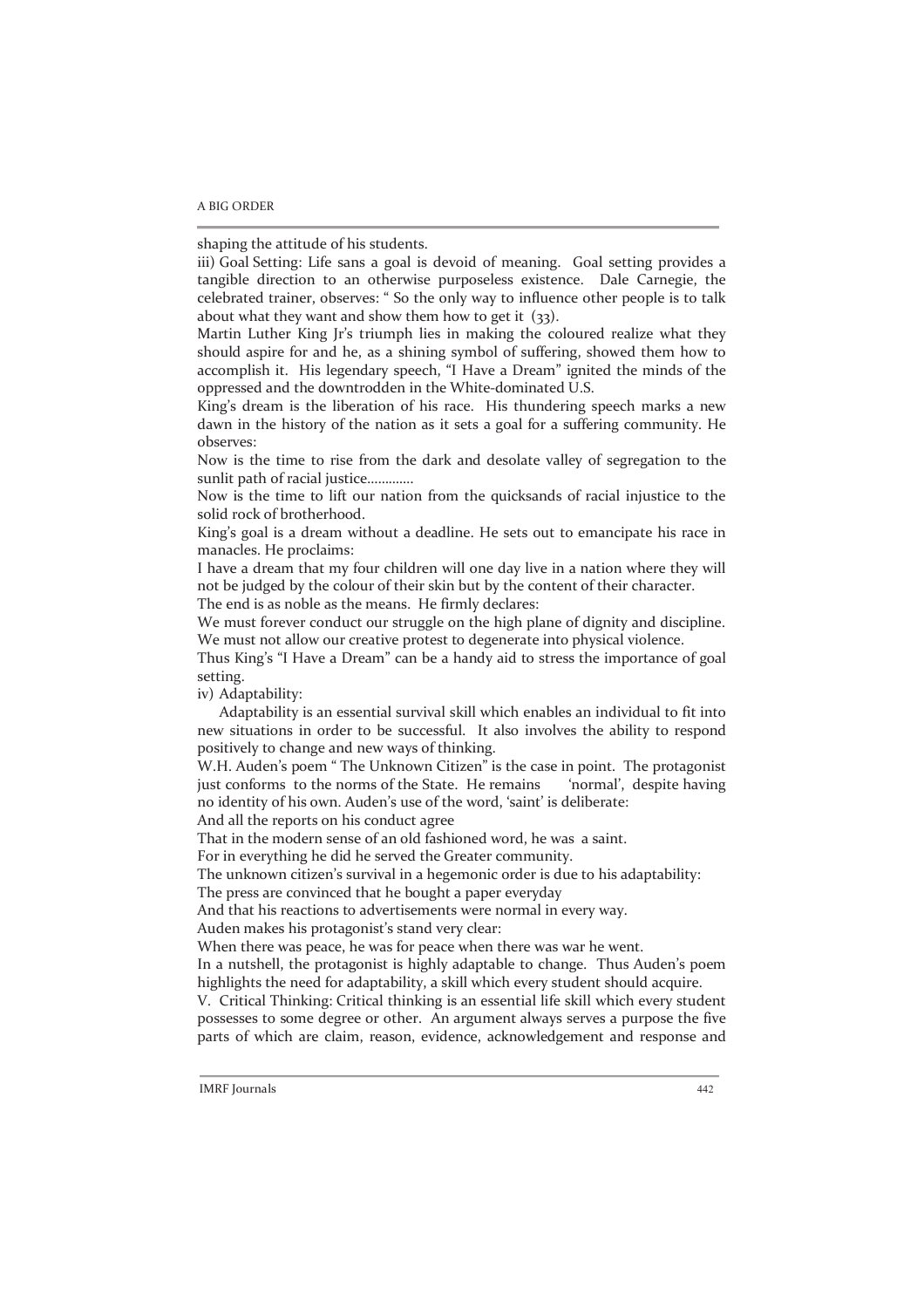warrants/assumptions. A critical thinker always employs logic and weighs the pros and cons of an issue before arriving at a conclusion. This skill can be demonstrated by taking up Bertrand Russell's essay, "Knowledge and Wisdom". Russell's investigation of the concept of wisdom is clinically precise.

i) Claim : Russell commences the argument with a claim:

Most people would agree that, although our age far surpasses all previous ages in knowledge, there has been no correlative increase in wisdom.

ii) Reason: He points out that the extent and complexity of the specialized knowledge of various kinds of technicians is largely responsible for this phenomenon.

iii) Evidence: According to Russell, Hegel's knowledge is wide but his feelings are narrow. Hegel's philosophy of history is comprehensive but it includes only the intellect but not feeling. Thus he lacks wisdom, concludes Russell.

iv) Acknowledgement and Response: This involves admission of counter arguments or reassertion of one's own argument. Russell defends himself thus:

It is commonly urged that a point of view as I have been advocating is incompatible with vigour in action. I don't think history bears out this view. He gives an illustration:

Abraham Lincoln conducted a great war without ever departing from what I have been calling wisdom.

v. Warrants: Warrants are assumptions that underlie one's argument. Russell concludes his argument thus:

The world needs wisdom as it has never needed it before; and if knowledge continues to increase, the world will need wisdom in the future even more than it does now.

Thus Russell's essay serves the purpose of imparting critical thinking skills.

vi. Decision-Making: Decision-making or choice-making is a vital part of life. Very often, decision making is agonizing as it involves responsibility for consequences. Thus it creates apprehension which often leads to a predicament:

Frost's " The Road Not Taken" can be taken up to teach this life skill.

The poet makes a choice after a long deliberation:

Then took the other, as just as fair,

And having perhaps the better claim,

Because it was grassy and wanted wear.

He is aware that there is no chance of return:

Oh, I kept the first for another day!

Yet knowing how way leads on to way,

I doubted if I should ever come back.

He opts for a road less preferred. Frost ends the poem on an ambiguous note:

I shall be telling this with a sigh

Somewhere ages and ages hence

Two roads diverged in a wood and I -

I took the one less travelled by

And that has made all the difference.

The poem throws light on the painful mental process of choice -making. Students